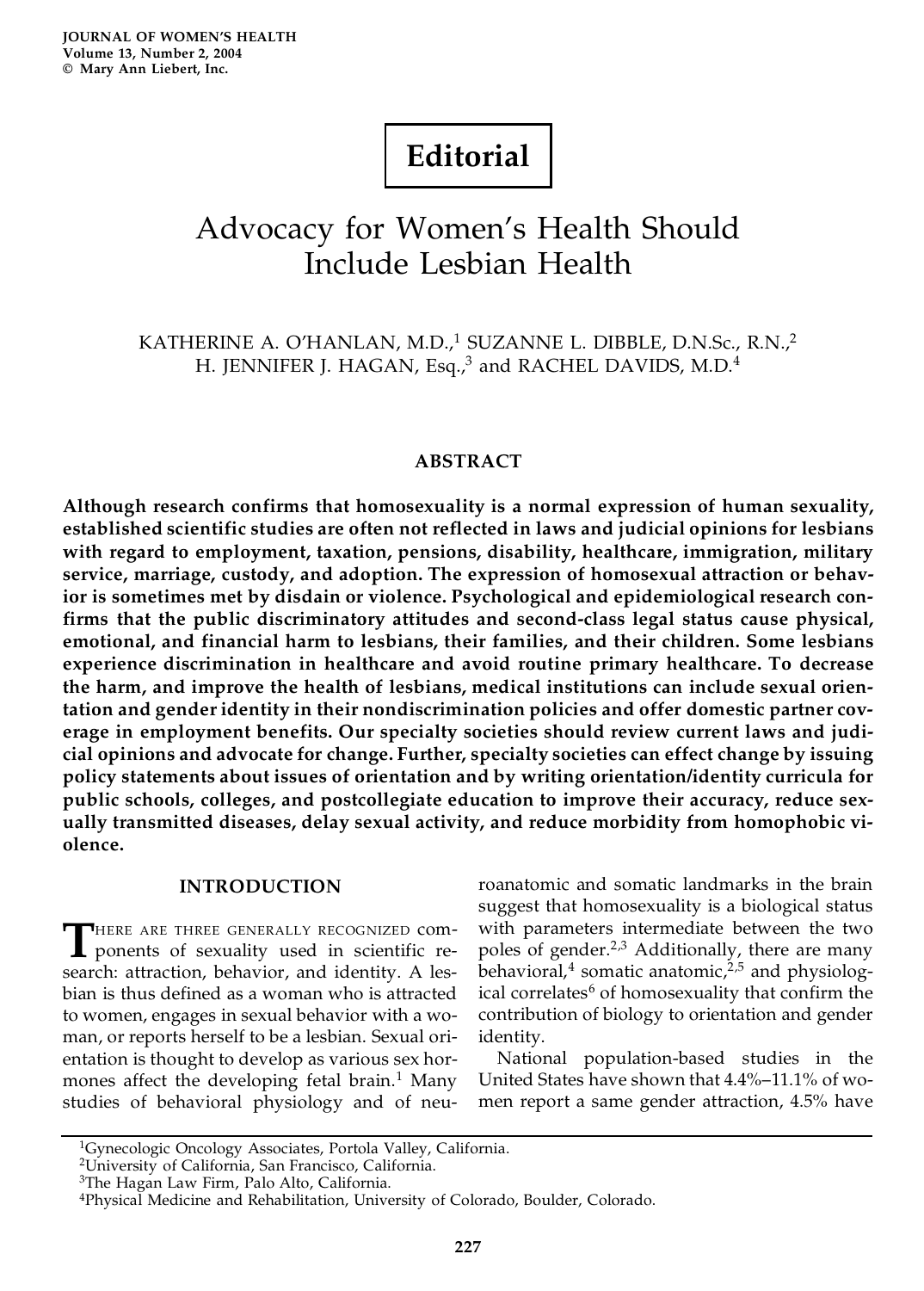suming a 2% prevalence of lesbians among 146,707,720 American women (U.S. Census Projections, July 1, 2002), there are about 3 million lesbians in the United States.

## **LESBIAN HEALTH DEMOGRAPHICS**

The Institute of Medicine (IOM) has reviewed lesbian health demographics and has concluded that there are indeed specific healthcare concerns that set lesbians apart from their heterosexual counterparts and are worthy research priorities. $8$ 

## *Healthcare concerns*

*Cardiovascular disease and obesity.* Lesbians appear to weigh more, eat slightly fewer fruits and vegetables, report higher rates of heart attacks, and smoke more than heterosexual women.<sup>9</sup>

*Lung carcinoma.* Higher reported rates of smoking cigarettes<sup>10–12</sup> place lesbians at higher risk of oral, esophageal, gastric, lung, cervical, and colon cancer.

*Ovary carcinoma.* Lower parity and less use of oral contraceptives, combined with higher rates of obesity and endometriosis, may give rise to a higher rate of ovarian carcinoma in the lesbian population.<sup>13</sup>

*Endometrial carcinoma.* The risk factors for endometrial cancer include obesity, a high-fat diet, and low parity, all factors that have been associated with the lesbian population.<sup>10–12</sup>

*Cervical dysplasia and carcinoma.* Some physicians have incorrectly informed their lesbian patients that they do not require a Pap smear because they are in a low-risk category, assuming that they have had no sex with males or could not themselves transmit the human papillomavirus (HPV). However, most lesbians have had sex with men, $^{14}$  and HPV can also be transmitted by exclusive lesbian sexual contact.<sup>15</sup> Additionally, lesbians and bisexual women have been observed to be less compliant with Pap smear screening recommendations than heterosexual women. $^{11}$  A higher rate of smoking is another risk factor for cervical dysplasia.

*Breast carcinoma.* Among the Women's Health Initiative (WHI) population, lesbians and bisexual women had more breast cancer than heterosexual women, despite similar mammography screening rates as study protocol participants. $^{11}$ Lesbians possess more risk factors for breast cancer, including nulliparity, alcohol and cigarette abuse, menopausal hormone replacement therapy (HRT), and obesity,<sup>16</sup> and they may have fewer mammograms than the general population.

*Anal/colon/gastric carcinoma.* Smoking, obesity, and high alcohol intake have been shown to increase the rates of colon and gastric cancer. Lesbians on study protocols such as the Women's Health Initiative and the Nurses' Health Study II had screening rates by fecal occult blood, and colon cancer rates similar to those of heterosexuals and bisexuals.<sup>11</sup> However, in the general population of women not on a study protocol, screening rates are likely much less, and smoking and drinking rates may be higher, increasing risk of colon cancer.

*Mental health.* It has been suggested by researchers that higher smoking and drinking rates among lesbians may indicate higher rates of depression, stress, low self-esteem, and complications of childhood abuse—all possible effects of being a lesbian in a heterosexual-oriented society.17–19 In a 1994 study of 1925 lesbians from all 50 states, over half of the sample had had thoughts of suicide (18% had attempted suicide), 37% had been physically abused as a child or an adult, 32% had been raped or sexually attacked, and 19% had been in an incestual relationship while growing up.<sup>14</sup> About 75% of the sample had received counseling at some time, half of these for reasons of sadness and depression.14,20 Both the NHSII and the WHI report that the women who identify as lesbian or who have sex with women are more likely to admit to being depressed and to be taking antidepressants.<sup>10,11</sup> When questioned about causes of depressive stress in their lives, most lesbians report stress from isolation and social ascription of inferior status21,22 and lack of support from families and friends.<sup>23</sup> Lesbians who did not hide their homosexuality report more satisfaction in their jobs and relationships,  $24.25$  although this coming out can result in either greater acceptance or becoming a target for violence.<sup>26</sup> Such a paradox can help to explain why depression and psychiatric morbidity are more common for lesbians.

Although being a lesbian or a sexual minority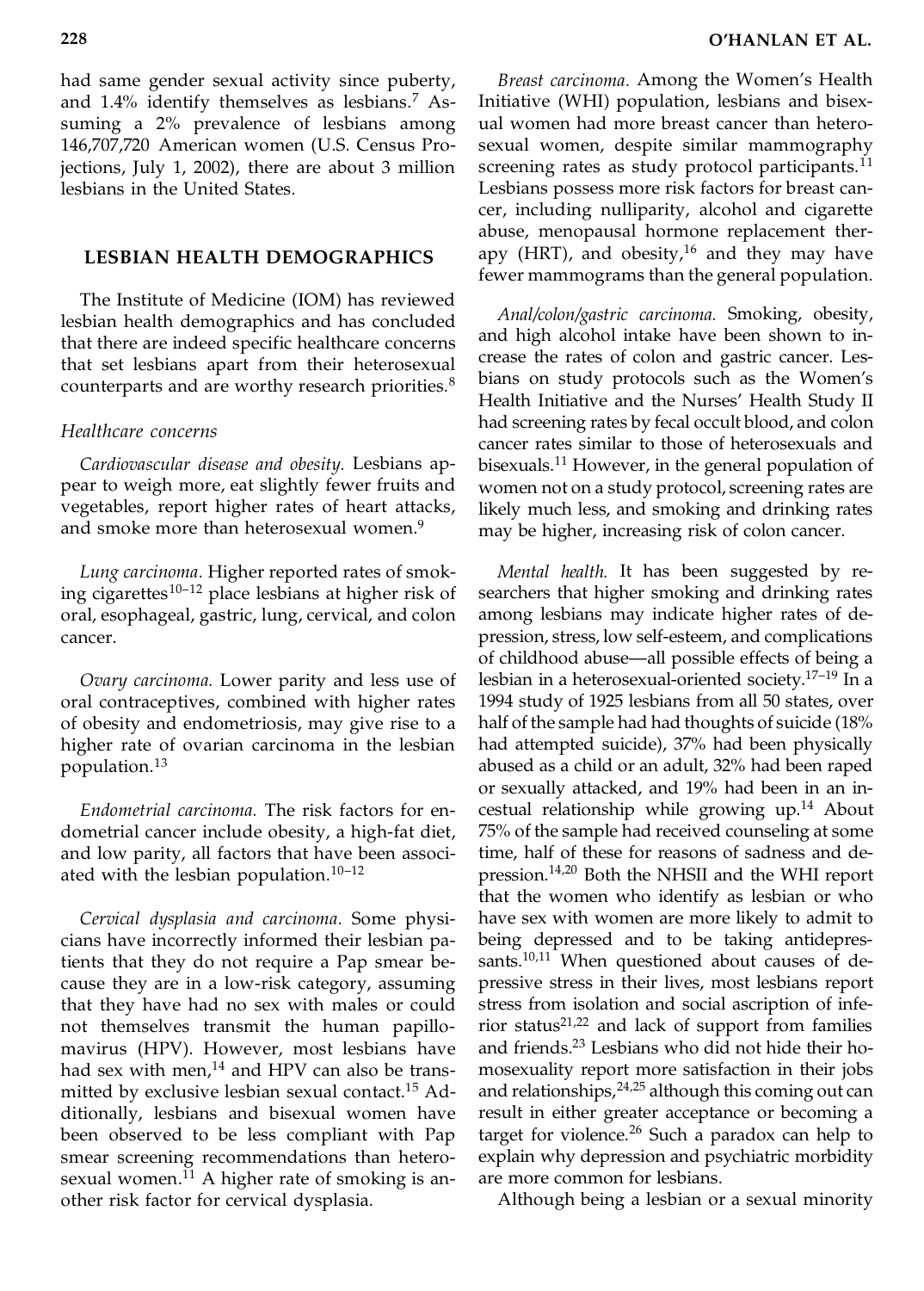is not inherently (genetically, biologically, morally) hazardous, risk factors are conferred through what has been called "homophobic fallout." The process of homophobia—the socialization of heterosexuals against homosexuals and concomitant conditioning of gays, lesbians, bisexuals, and transsexuals against themselves—must be recognized by healthcare providers as a legitimate and potent health hazard. With the richer concentration of risk factors for heart disease and many cancers observed in the lesbian community, $27$ many federal researchers have recommended investigation of culturally competent risk reduction strategies and stratification of data by sexual orientation in new and ongoing longitudinal epidemiological studies, such as the National Health and Nutrition Examination Survey and the National Health Interview Survey.<sup>28,29</sup>

#### **LESBIANS TODAY**

Despite a history of prejudice and discrimination, most lesbians live successful, happy lives. Some have entered psychotherapy wanting to change their sexual orientation. However, they were found to be suffering from society's disdain for them or were feeling pressured to change by ill-informed family members or by the teachings of many religious groups.<sup>30</sup> The American Psychiatric and Psychological Associations now view homosexuality as an unchangeable "normal variant of human sexuality" and as a "component of one's identity, an enduring emotional, romantic, sexual or affectional attraction that a person feels toward another person [that] falls along a spectrum or continuum," of attraction, behavior, and identity. $30$ The American Academy of Pediatrics has reviewed the data on children who are gender atypical or who recognize their homosexual orientation during their youth and assures parents that their children are normal, recommending that youth be affirmed in their orientation and taught to accept themselves as they are. $31$  These organizations have urged that society accept homosexuality as part of the broad and diverse fabric of human sexual expression and life.

The definition of "family" for lesbians often involves a partner and the creation of a network of close and accepting friends as a family-of-choice, especially if their family-of-origin has rejected them. For example, the most frequent sources of

support for lesbians who had recently developed breast cancer were partners, friends, and prior partners, with related family and co-workers rated last.<sup>32</sup> Many lesbians (both single and coupled) choose to bear and raise children. A 2002 comprehensive review of published studies about more than 500 children raised in lesbian households concluded that the children developed normally regarding gender identity, sexual orientation, selfconcept, moral and social judgment, and intelligence.<sup>33</sup> A recent review of studies that focused on children of gay, lesbian, and bisexual individuals similarly concluded that there was no difference in self-esteem, adjustment, educational goals, development, and well-being of children based on whether their parents were homosexual or heterosexual.<sup>34</sup> This study also found that lesbian comothers were more involved in their children's lives, were more nurturing, and exhibited greater harmony in their parenting approaches than heterosexual couples.<sup>34</sup> This review indicated that teenage boys with homosexual parents were more sexually restrained and exhibited less aggressive and more nurturing social behavior then boys raised in heterosexual families. Girls raised by lesbians gravitated toward less stereotypically feminine dress, play, and occupations.<sup>34</sup>

## **IMPACT OF CIVIL MARRIAGE LAWS ON FAMILY HEALTH, CHILD SECURITY, AND AGING**

#### *U.S. marriage laws*

Lesbians who are committed to each other and to the families they choose to raise are not granted the same legal and financial protections that U.S. laws confer to stabilize heterosexual couples. Civil marriage contracts are not provided same sex couples in the United States but are in The Netherlands, Belgium, Denmark, and Canada. Limited rights and responsibilities of marriage in the form of civil unions have been conferred in three states, Vermont, California, and Hawaii, as they have in 14 of the 22 members of the European Union. The Massachusetts Supreme Court has ordered the State to grant civil marriage to same-sex couples starting in May 2004. No other state allows women to marry, and 38 state assemblies have passed laws to prohibit recognition of same sex marriages from other states, and 3 states have prevented recognition of any other state's domestic partnership or civil unions.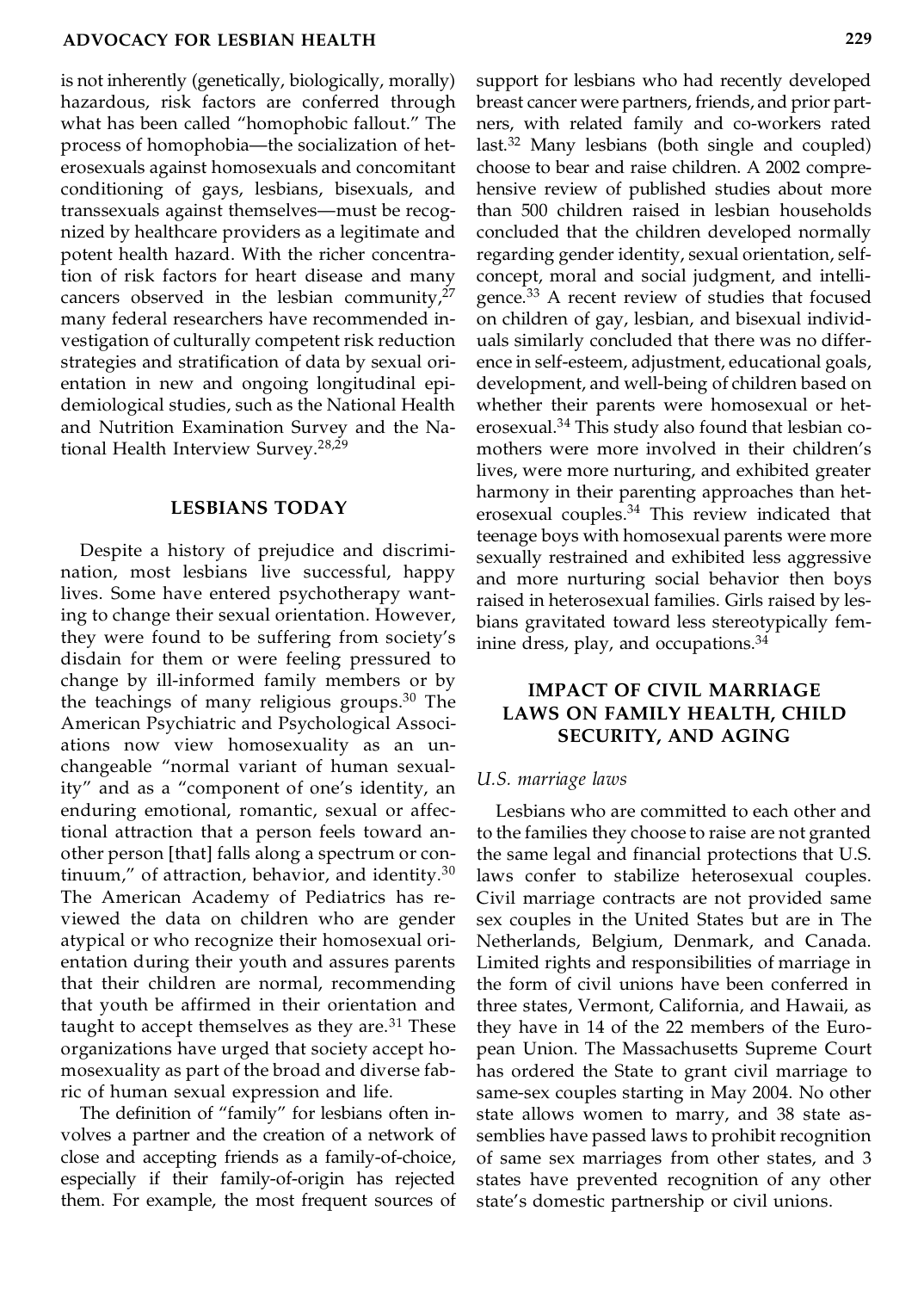## *Social Security and Disability programs, housing, and food stamps*

Whether one is eligible for Social Security payments and, if so, how much one receives are both dependent on marital status. After the death of an insured worker, a nonworking senior or disabled spouse, even if divorced, receives financial support based on the deceased individual's earning history.<sup>35</sup> However, when a domestic partner worker dies, no benefits are conferred to the surviving disabled or senior lesbian partner, or to any children of the homemaking spouse unless the child has been officially adopted. Such a loss to the bereaved family can result in poverty.

Child support, established under the Social Security Act, provides help in enforcing the support obligations of an absent parent to the children and to the spouse with whom the children may be living.<sup>35</sup> In a marriage, if the supported spouse is receiving assistance under Medicaid or Aid to Families with Dependent Children, the state will help enforce the support obligation. But the states will not enforce a support obligation of an abandoning domestic partner. Also, the Temporary Assistance to Needy Families program will not provide financial support when children live with the abandoned domestic partner.<sup>36</sup>

#### *Veterans' benefits*

Veterans' benefits include pensions, indemnity compensation for service-connected death, medical care, nursing home care, right to burial in veterans' cemeteries, educational assistance, and housing. A surviving spouse or child of a veteran is entitled to receive dependency and indemnity compensation payments when the veteran's death was service connected.<sup>37</sup> If it is discovered that a veteran's marriage is invalid, the purported marriage still may be recognized as long as no legitimate widow or widower requests benefits. Married spouses of veterans may be beneficiaries of National Service Life Insurance; be eligible for interment in national cemeteries if the veteran is eligible; receive educational assistance, job counseling, training, and placement services; and receive preferences in federal employment.<sup>37</sup> None of these benefits are available to spouses of lesbians who have served their country.

#### *Taxation*

According to the General Accounting Office (GAO), there are 179 provisions in federal tax laws based on marital status that favor married couples.<sup>38</sup> There are no estate, property transfer, or gift taxes between married spouses. Survivors in an unmarried couple must pay a 53% tax to inherit their partner's assets over the standard deductible. When the partner of a lesbian dies and their home is in joint tenancy, the home will automatically be reappraised at what is usually a higher value, therefore increasing the tax burden on the surviving partner. In addition, the lesbian will owe the new value of the estate taxes on the whole property (not just her partner's portion). Neither of these would happen to a married couple who held their home in joint tenancy. Married spouses can file their income tax together and potentially benefit from the 59 provisions designed to financially benefit the couple.

#### *Judicial access and services*

Federal laws protect the intimacy of a couple.<sup>38</sup> Married spouses have the right to sue for wrongful death of a spouse and the right not to testify against the other. Marriage also entitles couples seeking dissolution to access to family law courts, employing the state's divorce, and custody laws. Homosexual relationship agreements are relegated to business courts for examinations of their contracts, with no consideration of marriage, divorce and custody laws.

#### *Military service*

Although lesbians can serve in the military, they must hide their orientation. In 1993, the policy of "Don't ask, don't tell, don't pursue" became law. The proponents of this law promised an end to the military policy of asking about sexual orientation and pursuing witch hunts within the military. The actual result has been that policy violations and discharges have increased remarkably, with more than 7800 American service members (most of whom have been women) losing their jobs, at a replacement cost of over \$230 million to taxpayers.<sup>39</sup> Not included in the replacement costs are the costs of investigation and the loss of countless men and women who resign or choose not to reenlist because of the gay ban.

## *Employment benefits and related laws*

Employer-sponsored benefit plans can provide ongoing health insurance after death or divorce of the employee, as well as the right to unpaid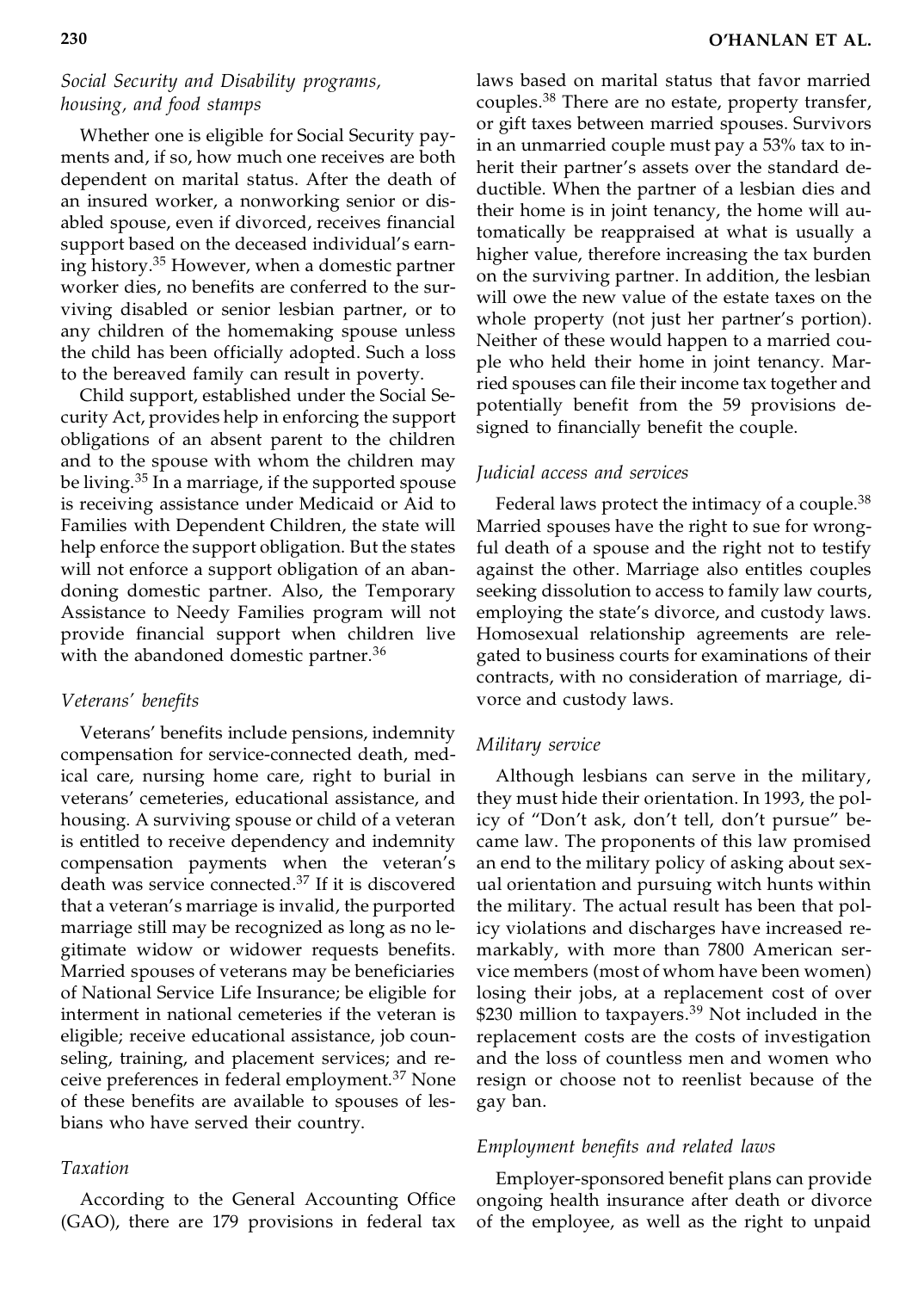## **ADVOCACY FOR LESBIAN HEALTH 231**

leave to care for a seriously ill spouse. In addition, there are 270 health, educational, and survivor benefits for spouses of government employees, including foreign service workers.<sup>38</sup> These include per diem allowances for moves, unpaid leave to care for a disabled spouse, employment assistance, commissary privileges, and free secondary education overseas in the Defense Department school system. If the employee dies, final paychecks and undesignated life insurance benefits go to the married spouse. None of these benefits are available to the lesbian government worker and her significant other.

The federal government is the largest employer in the United States, employing a substantial number of women, especially from low and lower-middle class socioeconomic strata, providing them a lifeline into the middle class with a superior benefit package. Despite support from 75% of the polled population,  $40$  the Employment Nondiscrimination Act (ENDA) has not passed the U.S. Congress. First introduced in 1975, the measure would bar employers from hiring or firing or making promotion or compensation decisions based on sexual orientation, with reasonable exemptions for religious organizations, small businesses, the military, and nonprofit, voluntary groups, such as the Boy Scouts. Without passage of this act, it remains legal in 36 states to discriminate in hiring based on sexual orientation.

#### *Immigration, naturalization, and aliens*

Federal laws governing the conditions under which noncitizens may enter and remain in the United States, be deported, or become citizens give special consideration to married spouses of immigrants and aliens. Under the current Immigration and Nationality Act, citizens may sponsor their married spouses and relatives, but not domestic partners, for immigration and citizenship purposes. The Permanent Partners' Immigration Act was introduced in the Senate in February 2001 to include "permanent partners" in place of the word "spouses" in the Immigration and Nationality Act, but this has not been passed.

## *Trade, commerce, loans, intellectual property, financial disclosure, and conflict of interest*

Married spouses may file jointly for bankruptcy protection. Renewal rights and termination rights for a deceased spouse's copyrighted work go to

the surviving spouse. Married couples may file for loans and be considered together. Employees of executive, legislative, and judicial agencies may not appoint relatives, including spouses, to agencies in which they serve or exercise control. These rules do not currently apply to domestic partners.

#### *Crimes and family violence*

Attempting to influence a U.S. official through threats directed at a spouse is a federal crime. It is a federal crime for a person to travel across a state line with the intent to injure their married spouse. The National Commission on Crime Prevention and Control established a uniform response to spousal sexual assaults and sex offenses, but these special circumstances are not be applicable in domestic partnerships.

#### *Custody and adoption*

Adoption laws, like marriage laws, are designed to protect the family's health and wellbeing. Adoption creates a permanent legal relationship for a child with both parents so the child can be legally spoken for, inherit, and be protected in case of loss of either parent. Currently, there are no federal or state protections guaranteeing that a lesbian seeking custody of a child will be assessed on her parenting skills alone, as recommended by the American Academy of Pediatrics.<sup>41</sup> Women who identify themselves as lesbians are often denied insemination services,  $42,43$ as well as the right to adopt, and thus are denied the privilege of motherhood. Florida, Mississippi, Utah, and Arkansas prohibit adoption by lesbians and same gender couples.

## **SOLUTIONS FOR THE DISPARITIES**

Approximately three quarters of Americans support laws to protect gays and lesbians from prejudice and discrimination in employment and housing and to provide them with employment benefits, inheritance rights, employer-provided health insurance, and social security benefits.<sup>40</sup> Among the general public surveyed by the Kaiser Family Foundation, 66% believe that homosexual behavior is a normal part of some people's sexuality. Americans (56%) support U.S. military service for gay men and lesbians. Fully 78% say gay men and lesbians experience significant prejudice and discrimination, and 88% say they would ac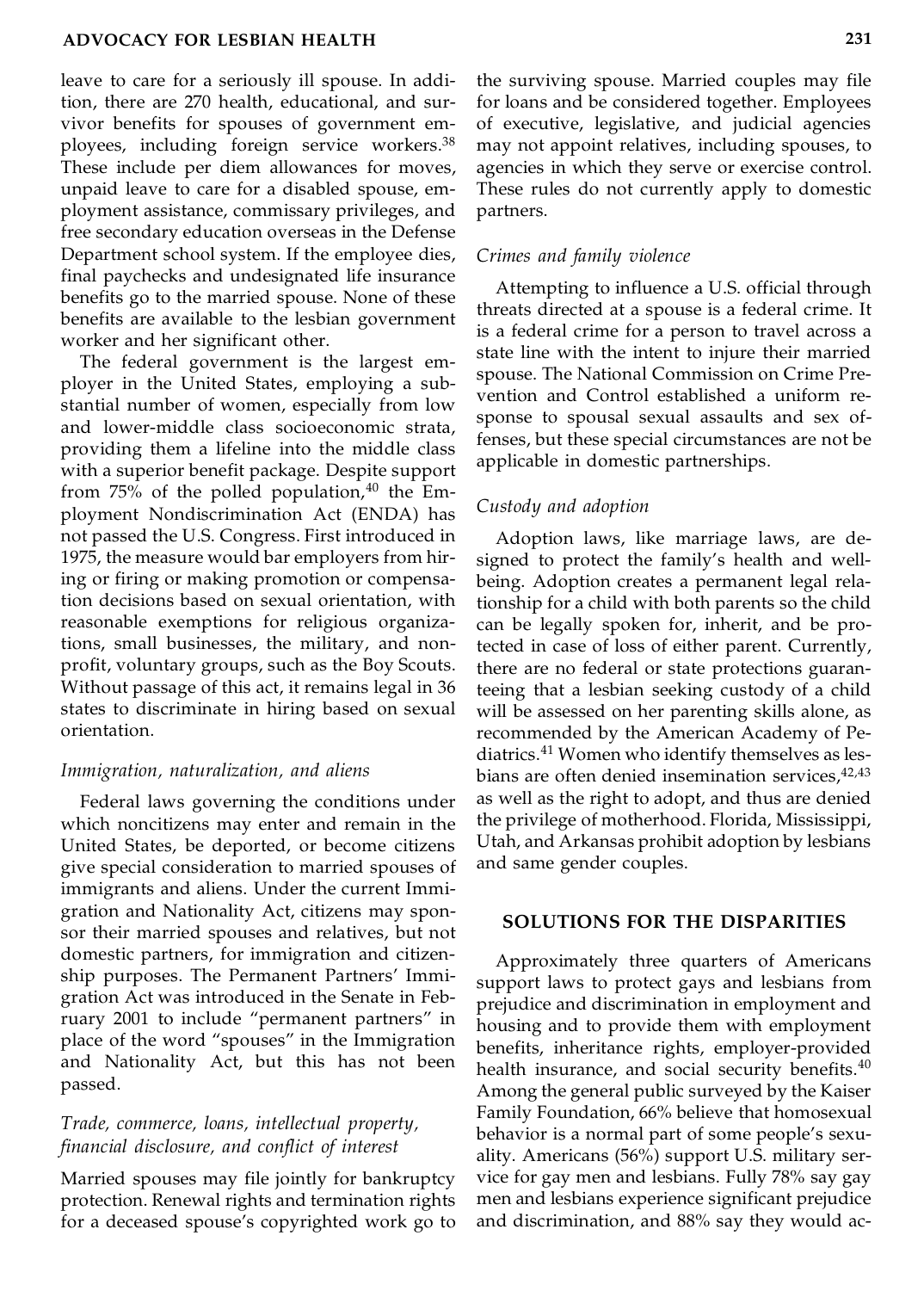cept a lesbian, gay, or bisexual family member or friend.

Still, there is legally sanctioned inequality of treatment and outright discrimination against homosexuals in this country. Advocates of gay and lesbian rights have sought passage of legislation to prohibit discrimination on the basis of sexual orientation in employment, housing, public accommodations, and public service. However, many people are under the assumption that these proposed laws will confer special rights.

A great deal of progress in creating remedies for these observed psychological and physical health disparities has already been made in the healthcare field. The American Medical Association (AMA) passed a policy statement regarding the equitable provision of medical care to gay men and lesbians. The American Medical Women's Association (AMWA) passed without opposition a policy statement (American Medical Women's Association. "Position paper on lesbian health. J Amer Med Women's Assoc 1993;49:86.) urging "national, state, and local legislation to end discrimination based on sexual orientation in housing, employment, marriage and tax laws, child custody and adoption laws; to redefine family to encompass the full diversity of all family structures; and to ratify marriage for lesbian, gay and bisexual people . . . creation and implementation of educational programs . . . in the schools, religious institutions, medical community, and the wider community to teach respect for all humans."

The AMWA has set a powerful example in writing policy statements endorsing government legislation to end discrimination against lesbians. All specialty societies can extend their current set of policy statements about women's health to include issues about lesbian health. For example:

- Include "marital status, sexual orientation, gender, or perceived gender" in every nondiscrimination statement.
- Have a policy statement about health of sexual minorities that would note that it is against the professional code of ethics to deny lesbians insemination or obstetrical services and to deny adoption to homosexuals or transsexuals based on orientation.
- Provide a sample printed nondiscrimination policy suitable for framing and encourage all members to post it on their waiting room wall. As an example: "This office appreciates the diversity of women and does not discriminate

based on race, age, religion, ability, marital status, sexual orientation, gender, or perceived gender."

- Become a resource for health information for clinicians about orientation and gender issues. The specialty societies should encourage and support appropriate training for newly qualified providers about lesbian health concerns. Organized curricula in schools can enable clinicians to provide culturally competent medical care to all patients.
- Encourage practice groups to learn cultural competence in the care of lesbians, bisexuals, intersexuals, and transsexuals.
- Encourage members to create patient intake forms that inquire about domestic partnerships, taking into account the family ties created by lesbian and gay relationships.
- Recommend that clinicians urge lesbians and gay men in committed relationships to obtain contracts for a surrogate decision maker in the event that they are unable to make their own decisions. These are available at most hospitals. Lesbians should be cautioned that these contracts may not be honored in all states or in the 83 countries that criminalize homosexuality, with punishments varying from denial of equal protection, fines, censorship, and incarceration to execution.
- Encourage research. The IOM recognized the "historical barriers [which] continue to affect what research is done, how it is perceived, what kinds of resources are available . . . [and the] negative effects on academic careers of working with a stigmatized population, the lack of mentors for conducting research in this setting and the lack of funding."<sup>8</sup> Participants in the Scientific Workshop on Lesbian Health 2000 have called for stratification of the National Health Interview Survey, the Youth Risk and Behavior Survey, and several ongoing disease-specific surveys.28,29
- Endorse the need for equality of treatment of all women by all the U.S. laws.

#### **DISCUSSION**

Although some people worry that issuing nondiscriminatory policy statements constitutes an endorsement of homosexuality, it should be noted that similar policies issued regarding race, religion, and ability are not seen as endorsements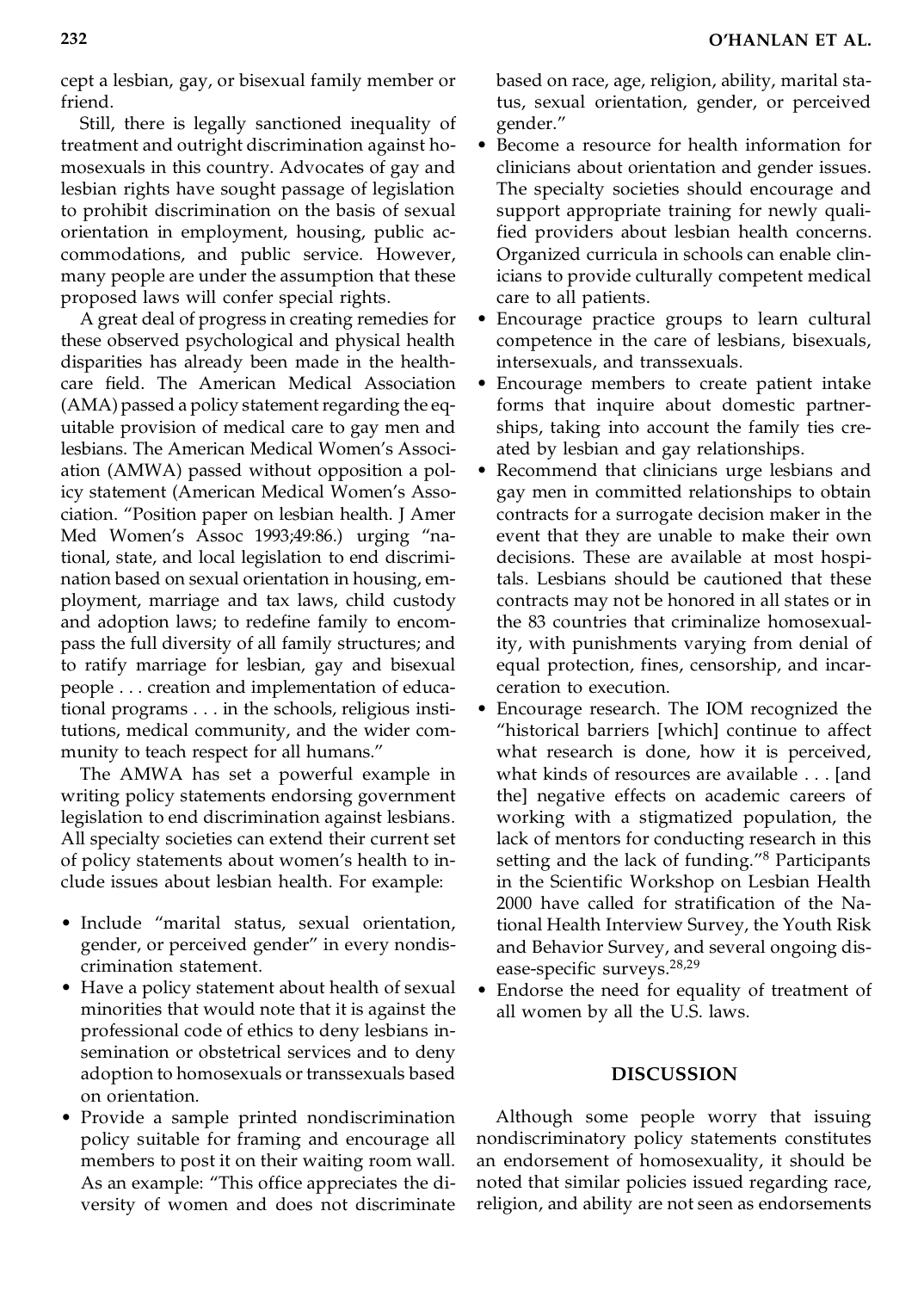## **ADVOCACY FOR LESBIAN HEALTH 233**

of a particular race, religion, or ability. Similarly, supporting nondiscrimation for lesbians can improve women's health. When Stanford University became the first university to provide lesbian and gay faculty with a benefit package equal to that provided to heterosexual faculty, the subcommittee reviewing the issue stated:<sup>44</sup>

One imagines, for example, that a decision by Stanford 40 years ago to take the lead in eradicating discrimination against blacks, women or Jews in admissions, hiring, memberships in sororities and fraternities, etc., would have been politically unpopular with many alumni, as well as with the larger political community. One also imagines that had Stanford taken such a leadership role, few in the Stanford community would look back on that decision now with anything but pride.

Our work as advocates for women's health issues is not complete until we advocate for all women, especially those who are as undervalued, underrepresented, and misunderstood as lesbians.

#### **REFERENCES**

- 1. Lalumiere ML, Blanchard R, Zucker KJ. Sexual orientation and handedness in men and women: A metaanalysis. Psychol Bull 2000;126:575.
- 2. Swaab DF, Gooren LJ, Hofman MA. Brain research, gender and sexual orientation. J Homosex 1995; 28:283.
- 3. Kruijver FP, Fernandez-Guasti A, Fodor M, Kraan EM, Swaab DF. Sex differences in androgen receptors of the human mamillary bodies are related to en docrine status rather than to sexual orientation or transsexuality. J Clin Endocrinol Metab 2001;86:818.
- 4. Hall JA, Kimura D. Sexual orientation and perfor mance on sexually dimorphic motor tasks. Arch Sex Behav 1995;24:395.
- 5. Hall LS, Love CT. Finger-length ratios in female monozygotic twins discordant for sexual orientation. Arch Sex Behav 2003;32:23.
- 6. Alexander JE, Sufka KJ. Cerebral lateralization in homosexual males: A preliminary EEG investigation. Int J Psychophysiol 1993;15:269.
- 7. Laumann EO, Paik A, Rosen RC. Sexual dysfunction in the United States: Prevalence and predictors. JAMA 1999;281:537.
- 8. Solarz A. Lesbian health: Current assessment and directions for the future. Washington, DC: Institute of Medicine, National Institutes of Health, United States Department of Health and Human Services, National Academy Press, 1999.
- 9. White JC, Dull VT. Health risk factors and health-seeking behavior in lesbians. J Wom Health 1997;6:103.
- 10. Case P, Austin S, et al. Sexual orientation, health risk factors, and physical functioning in the Nurses' Health Study II. Submitted to Journal of Women's Health.
- 11. Valanis BG, Bowen DJ, Bassford T, Whitlock E, Charney P, Carter RA. Sexual orientation and health: Comparisons in the Women's Health Initiative sample. Arch Fam Med 2000;9:843.
- 12. Cochran SD, Mays VM, Bowen D, et al. Cancer-related risk indicators and preventive screening behaviors among lesbians and bisexual women. Am J Public Health 2001;91:591.
- 13. White JC, Levinson W. Lesbian health care. What a primary care physician needs to know. West J Med 1995;162:463.
- 14. Bradford J, Ryan C, Rothblum ED. National Lesbian Health Care Survey: Implications for mental health care. J Consult Clin Psychol 1994;62:228.
- 15. O'Hanlan KA, Crum CP. Human papillomavirus-associated cervical intraepithelial neoplasia following lesbian sex. Obstet Gynecol 1996;88:702.
- 16. Gruskin EP, Hart S, Gordon N, Ackerson L. Patterns of cigarette smoking and alcohol use among lesbians and bisexual women enrolled in a large health maintenance organization. Am J Public Health 2001;91:976.
- 17. Ryan C, Futterman D. Lesbian and gay youth: Care and counseling. Adolesc Med 1997;8:207.
- 18. Hughes TL, Wilsnack SC. Use of alcohol among lesbians: Research and clinical implications. Am J Orthopsychiatry 1997;67:20.
- 19. Trippet SE. Lesbians' mental health concerns. Health Care Wom Int 1994;15:317.
- 20. Rothblum ED, Factor R. Lesbians and their sisters as a control group: Demographic and mental health factors. Psychol Sci 2001;12:63.
- 21. Safren SA, Heimberg RG. Depression, hopelessness, suicidality, and related factors in sexual minority and heterosexual adolescents. J Consult Clin Psychol 1999;67:859.
- 22. Savin-Williams RC. Verbal and physical abuse as stressors in the lives of lesbian, gay male, and bisexual youths: Associations with school problems, run ning away, substance abuse, prostitution, and suicide. J Consult Clin Psychol 1994;62:261.
- 23. Oetjen H, Rothblum ED. When lesbians aren't gay: Factors affecting depression among lesbians. J Ho mosex 2000;39:49.
- 24. Griffith KH, Hebl MR. The disclosure dilemma for gay men and lesbians: "Coming out" at work. J Appl Psychol 2002;87:1191.
- 25. Ellis AL, Riggle ED. The relation of job satisfaction and degree of openness about one's sexual orientation for lesbians and gay men. J Homosex 1995;30:75.
- 26. D'Augelli AR, Hershberger SL, Pilkington NW. Lesbian, gay, and bisexual youth and their families: Disclosure of sexual orientation and its consequences. Am J Orthopsychiatry 1998;68:361.
- 27. O'Hanlan KA. Lesbian health and homophobia: Per-